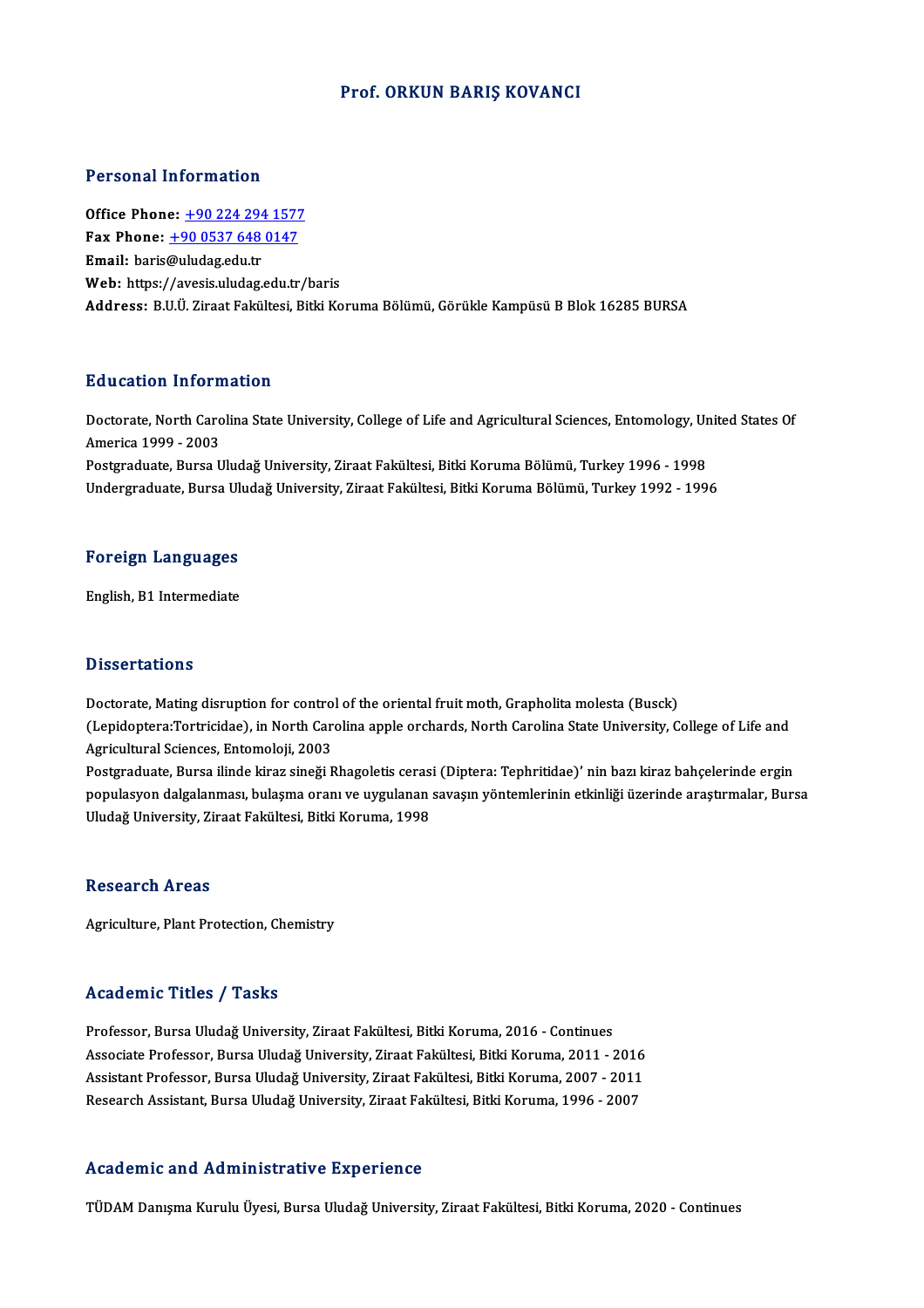Bölüm Akademik Teşvik Değerlendirme Komisyonu Üyesi, Bursa Uludağ University, Ziraat Fakültesi, Bitki Koruma, 2016 -<br>Continues Bölüm Aka<br>Continues<br>Meylana Ex Bölüm Akademik Teşvik Değerlendirme Komisyonu Üyesi, Bursa Uludağ University, Ziraat Fakültesi, Bitki Koruma, 2<br>Continues<br>Mevlana Exchange Program Coordinator, Bursa Uludağ University, Ziraat Fakültesi, Bitki Koruma, 2015

Continues<br>Mevlana Exchange Program Coordinator, Bursa Uludağ University, Ziraat Fakültesi, Bitki Koruma, 2015 - Continues<br>Bölüm Tanıtım ve Mezunlarla İlişkiler Komisyonu Üyesi, Bursa Uludağ University, Ziraat Fakültesi, Bi Mevlana E<mark>:</mark><br>Bölüm Tan<br>Continues<br>BAB Scient Bölüm Tanıtım ve Mezunlarla İlişkiler Komisyonu Üyesi, Bursa Uludağ University, Ziraat Fakültesi, I<br>Continues<br>BAP Scientific Commissioner, Bursa Uludağ University, Ziraat Fakültesi, Bitki Koruma, 2011 - 2015

BAP Scientific Commissioner, Bursa Uludağ University, Ziraat Fakültesi, Bitki Koruma, 2011 - 2015<br>Courses

Courses<br>MEZUNİYET PROJESİ II, Undergraduate, 2019 - 2020<br>TEZ DANISMANI JÖLL Destarate, 2020 - 2021 TEZUNİYET PROJESİ II, Undergraduate, 2019 -<br>TEZ DANIŞMANLIĞI I, Doctorate, 2020 - 2021<br>MEZUNİYET PROJESİ I, Undergraduate, 2020 MEZUNİYET PROJESİ II, Undergraduate, 2019 - 2020<br>TEZ DANIŞMANLIĞI I, Doctorate, 2020 - 2021<br>MEZUNİYET PROJESİ I, Undergraduate, 2020 - 2021<br>PİTKİ KORUMADA ÇİRİSİMÇİLİK ve YENİLİKÇİ TEKN TEZ DANIŞMANLIĞI I, Doctorate, 2020 - 2021<br>MEZUNİYET PROJESİ I, Undergraduate, 2020 - 2021<br>BİTKİ KORUMADA GİRİŞİMCİLİK ve YENİLİKÇİ TEKNOLOJİLER, Undergraduate, 2019 - 2020<br>ENTECRE ZARARLI VÖNETİMİ, Bostaraduata, 2019, ... MEZUNİYET PROJESİ I, Undergraduate, 2020 - 2021<br>BİTKİ KORUMADA GİRİŞİMCİLİK ve YENİLİKÇİ TEKNOLOJİ<br>ENTEGRE ZARARLI YÖNETİMİ, Postgraduate, 2019 - 2020<br>DOKTORA UZMANLIK ALAN DERSİ I, Destersta, 2020 - 202 BİTKİ KORUMADA GİRİŞİMCİLİK ve YENİLİKÇİ TEKNOLOJİLEI<br>ENTEGRE ZARARLI YÖNETİMİ, Postgraduate, 2019 - 2020<br>DOKTORA UZMANLIK ALAN DERSİ I, Doctorate, 2020 - 2021<br>MESLEKİ İNCİLİZCE I Undergraduate, 2020 - 2021 ENTEGRE ZARARLI YÖNETİMİ, Postgraduate, 2019<br>DOKTORA UZMANLIK ALAN DERSİ I, Doctorate, 202<br>MESLEKİ İNGİLİZCE I, Undergraduate, 2020 - 2021<br>SEMİNER Bostgraduata, 2019, 2020 DOKTORA UZMANLIK ALAN DERSİ I, I<br>MESLEKİ İNGİLİZCE I, Undergraduate,<br>SEMİNER, Postgraduate, 2019 - 2020<br>DOKTORA UZMANLIK ALAN DERSİ II MESLEKİ İNGİLİZCE I, Undergraduate, 2020 - 2021<br>SEMİNER, Postgraduate, 2019 - 2020<br>DOKTORA UZMANLIK ALAN DERSİ II, Doctorate, 2019 - 2020<br>SEMİNER, Postarate, 2010, 2020 SEMİNER, Postgraduate, 2019 - 2020<br>DOKTORA UZMANLIK ALAN DERSİ II, Doct<br>SEMİNER, Doctorate, 2019 - 2020<br>PESTİSİTLER, Undergraduate, 2019 - 2020 DOKTORA UZMANLIK ALAN DERSİ II, Docto<br>SEMİNER, Doctorate, 2019 - 2020<br>PESTİSİTLER, Undergraduate, 2019 - 2020<br>TEZ DANISMANLIĞLIL Bostaraduate, 2019 TEZ DANIŞMANLIĞI II, Postgraduate, 2019 - 2020 PESTİSİTLER, Undergraduate, 2019 - 2020<br>TEZ DANIŞMANLIĞI II, Postgraduate, 2019 - 2020<br>BAHÇE BİTKİLERİ HASTALIK ve ZARARLILARI, Undergraduate, 2019 - 2020<br>TEZ DANISMANLIĞI IV, Postgraduata, 2019 - 2020 TEZ DANIŞMANLIĞI II, Postgraduate, 2019 - 2020<br>BAHÇE BİTKİLERİ HASTALIK ve ZARARLILARI, Und<br>TEZ DANIŞMANLIĞI IV, Postgraduate, 2019 - 2020<br>DOKTOBA UZMANLIK ALAN DERSİ IV, Doctorate, 2 BAHÇE BİTKİLERİ HASTALIK ve ZARARLILARI, Undergraduate<br>TEZ DANIŞMANLIĞI IV, Postgraduate, 2019 - 2020<br>DOKTORA UZMANLIK ALAN DERSİ IV, Doctorate, 2019 - 2020<br>MESLEKİ UYCULAMA IL Undergraduate, 2019 - 2020 TEZ DANIŞMANLIĞI IV, Postgraduate, 2019 - 2020<br>DOKTORA UZMANLIK ALAN DERSİ IV, Doctorate, 2019 - 2020<br>MESLEKİ UYGULAMA II, Undergraduate, 2019 - 2020 DOKTORA UZMANLIK ALAN DERSİ IV, Doctorate, 2<br>MESLEKİ UYGULAMA II, Undergraduate, 2019 - 202<br>TEZ DANIŞMANLIĞI III, Postgraduate, 2020 - 2021<br>MESLEKİ İNCİLİZCE II, Undergraduate, 2019, - 2020 MESLEKİ UYGULAMA II, Undergraduate, 2019 - 2020<br>TEZ DANIŞMANLIĞI III, Postgraduate, 2020 - 2021<br>MESLEKİ İNGİLİZCE II, Undergraduate, 2019 - 2020<br>PÖCEK SEKS EEROMONI ARI, Dostarate, 2020, - 2021 TEZ DANIŞMANLIĞI III, Postgraduate, 2020 - 2021<br>MESLEKİ İNGİLİZCE II, Undergraduate, 2019 - 2020<br>BÖCEK SEKS FEROMONLARI, Doctorate, 2020 - 2021<br>BAHCE BİTKİLERİ ZARARLILARI, Undergraduate, 202 MESLEKİ İNGİLİZCE II, Undergraduate, 2019 - 2020<br>BÖCEK SEKS FEROMONLARI, Doctorate, 2020 - 2021<br>BAHÇE BİTKİLERİ ZARARLILARI, Undergraduate, 2020 - 2021<br>TEZ DANISMANI JÖLL Bostanaduate, 2020 - 2021 BÖCEK SEKS FEROMONLARI, Doctorate, 2020 - 20<br>BAHÇE BİTKİLERİ ZARARLILARI, Undergraduate,<br>TEZ DANIŞMANLIĞI I, Postgraduate, 2020 - 2021<br>BÖCEK DAVRANISI ARI, Doctorate, 2020 - 2021 BAHÇE BİTKİLERİ ZARARLILARI, Undergraduate<br>TEZ DANIŞMANLIĞI I, Postgraduate, 2020 - 2021<br>BÖCEK DAVRANIŞLARI, Doctorate, 2020 - 2021<br>BÖCEKLEPE KARSI CENETİK SAVASIM OLANAKI TEZ DANIŞMANLIĞI I, Postgraduate, 2020 - 2021<br>BÖCEK DAVRANIŞLARI, Doctorate, 2020 - 2021<br>BÖCEKLERE KARŞI GENETİK SAVAŞIM OLANAKLARI, Doctorate, 2018 - 2019 BÖCEK DAVRANIŞLARI, Doctorate, 2020 - 2021<br>BÖCEKLERE KARŞI GENETİK SAVAŞIM OLANAKLARI, Doctorate, 2018 - 2019<br>BÖCEK POPULASYONLARININ İNCELENMESİNDE KULLANILAN EKOLOJİK YÖNTEMLER, Postgraduate, 2018 - 2019<br>DOKTORA UZMANLIK BÖCEKLERE KARŞI GENETİK SAVAŞIM OLANAKLARI, Doctorat<br>BÖCEK POPULASYONLARININ İNCELENMESİNDE KULLANILAN<br>DOKTORA UZMANLIK ALAN DERSİ III, Doctorate, 2019 - 2020<br>MESLEKİ UYCULAMA LUndararadusta 2019, 2020 BÖCEK POPULASYONLARININ İNCELENMESİNDE KU<br>DOKTORA UZMANLIK ALAN DERSİ III, Doctorate, 201<br>MESLEKİ UYGULAMA I, Undergraduate, 2019 - 2020<br>PÖCEK SİSTEMATİĞİ Undergraduate, 2019 - 2019 DOKTORA UZMANLIK ALAN DERSİ III, Doctorate, 2<br>MESLEKİ UYGULAMA I, Undergraduate, 2019 - 202<br>BÖCEK SİSTEMATİĞİ, Undergraduate, 2018 - 2019<br>BAHCE BİTKİLERİ ZARARLILARL Undergraduate, 2 BÖCEK SİSTEMATİĞİ, Undergraduate, 2018 - 2019<br>BAHÇE BİTKİLERİ ZARARLILARI, Undergraduate, 2018 - 2019 KENTSEL ENTOMOLOJİ, Undergraduate, 2018 - 2019 BAHÇE BİTKİLERİ ZARARLILARI, Undergraduate, 2018 - 2019<br>KENTSEL ENTOMOLOJİ, Undergraduate, 2018 - 2019<br>YÜKSEK LİSANS UZMANLIK ALAN DERSİ IV, Postgraduate, 2018 - 2019<br>YÜKSEK LİSANS UZMANLIK ALAN DERSİ IL Bostgraduate, 2019 KENTSEL ENTOMOLOJİ, Undergraduate, 2018 - 2019<br>YÜKSEK LİSANS UZMANLIK ALAN DERSİ IV, Postgraduate, 2018 - 2019<br>YÜKSEK LİSANS UZMANLIK ALAN DERSİ II, Postgraduate, 2018 - 2019<br>YÜKSEK LİSANS UZMANLIK ALAN DERSİ I Postgraduat YÜKSEK LİSANS UZMANLIK ALAN DERSİ IV, Postgraduate, 2018 - 2019<br>YÜKSEK LİSANS UZMANLIK ALAN DERSİ II, Postgraduate, 2018 - 2019<br>YÜKSEK LİSANS UZMANLIK ALAN DERSİ I, Postgraduate, 2018 - 2019<br>DOKTORA UZMANLIK ALAN DERSİ VII YÜKSEK LİSANS UZMANLIK ALAN DERSİ II, Postgraduate, 2018 -<br>YÜKSEK LİSANS UZMANLIK ALAN DERSİ I, Postgraduate, 2018 -<br>DOKTORA UZMANLIK ALAN DERSİ VIII, Doctorate, 2017 - 2018<br>YÜKSEK LİSANS UZMANLIK ALAN DERSİ III, Bostgradu YÜKSEK LİSANS UZMANLIK ALAN DERSİ I, Postgraduate, 2018 - 2019<br>DOKTORA UZMANLIK ALAN DERSİ VIII, Doctorate, 2017 - 2018<br>YÜKSEK LİSANS UZMANLIK ALAN DERSİ III, Postgraduate, 2018 - 2019<br>DOKTORA UZMANLIK ALAN DERSİ VIL Dosta DOKTORA UZMANLIK ALAN DERSİ VIII, Doctorate, 2017 - 2018<br>YÜKSEK LİSANS UZMANLIK ALAN DERSİ III, Postgraduate, 2018<br>DOKTORA UZMANLIK ALAN DERSİ VII, Doctorate, 2017 - 2018<br>PÖCEK EİZVOLOUSİ (LİSANSÜSTÜ), Postgraduate, 2016 -YÜKSEK LİSANS UZMANLIK ALAN DERSİ III, Postgraduate, 2018<br>DOKTORA UZMANLIK ALAN DERSİ VII, Doctorate, 2017 - 2018<br>BÖCEK FİZYOLOJİSİ (LİSANSÜSTÜ), Postgraduate, 2016 - 2017<br>OPCANİK TARIMDA BİTKİ KORUMA Undergraduate, 2016 -DOKTORA UZMANLIK ALAN DERSİ VII, Doctorate, 2017 - 2018<br>BÖCEK FİZYOLOJİSİ (LİSANSÜSTÜ), Postgraduate, 2016 - 2017<br>ORGANİK TARIMDA BİTKİ KORUMA, Undergraduate, 2016 - 2017<br>DOKTORA UZMANLIK ALAN DERSİ VI, Doctorata 2016 - 20 BÖCEK FİZYOLOJİSİ (LİSANSÜSTÜ), Postgraduate, 2016 - 2017<br>ORGANİK TARIMDA BİTKİ KORUMA, Undergraduate, 2016 - 2017 BİTKİ HASTALIKLARI VE ZARARLILARI İLE MÜCADELE YÖNTEMLERİ, Undergraduate, 2016 - 2017<br>DOKTORA UZMANLIK ALAN DERSİ V, Doctorate, 2016 - 2017 DOKTORA UZMANLIK ALAN DERSİ VI, Doctorate, 2016 - 2017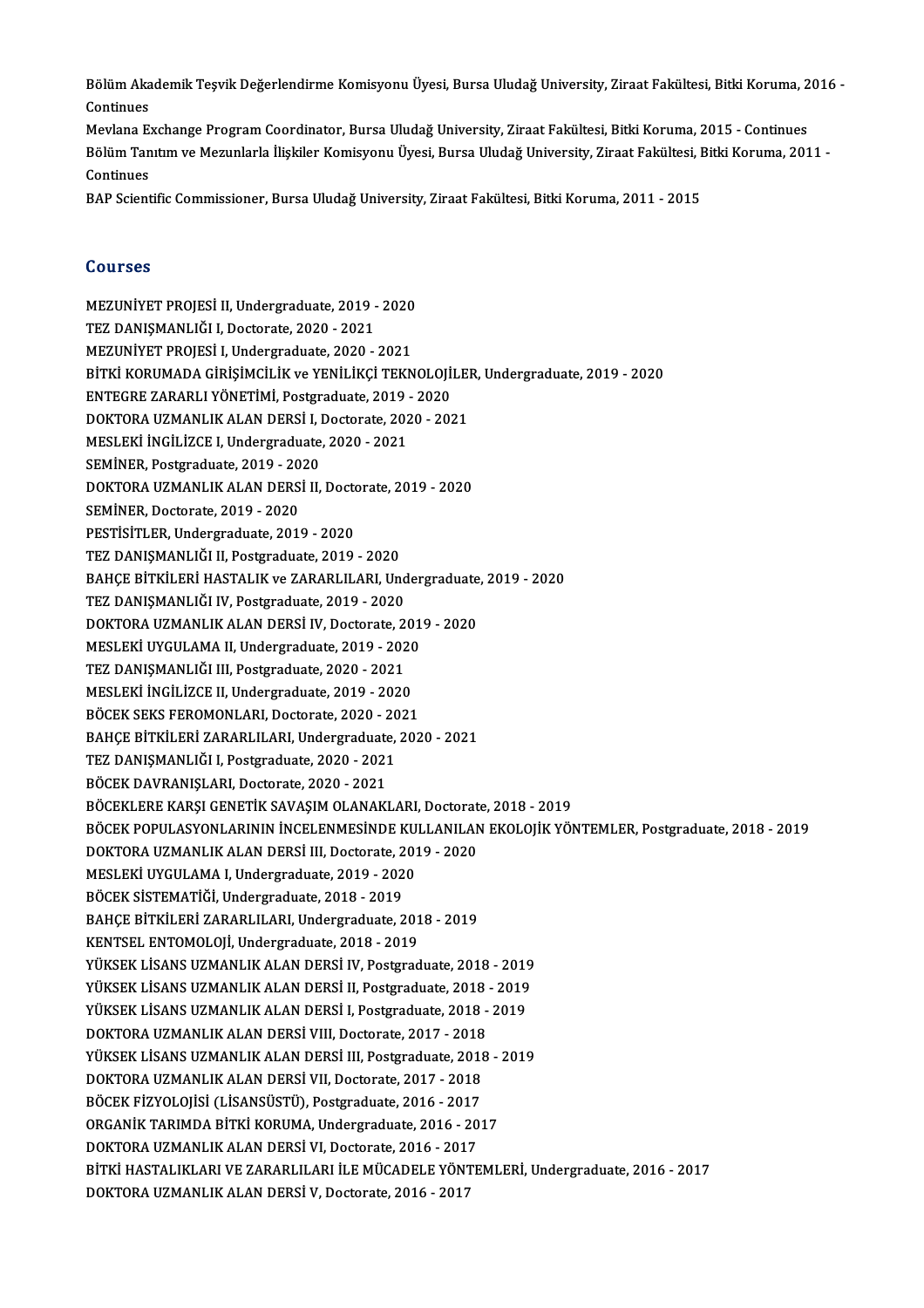### Advising Theses

Advising Theses<br>KOVANCI O.B. , Combined use of insecticide appications with mating disruption technique for control of codling moth<br>[Cydia nomonal]s (L.)] in quince orghands in Burga, Bestanaduste, K.Salak(Student), 2019. rea violing interests<br>KOVANCI O. B. , Combined use of insecticide appications with mating disruption technique i<br>[Cydia pomonella (L.)] in quince orchards in Bursa, Postgraduate, K.Solak(Student), 2019<br>KOVANCLO, B. , Evolu [Cydia pomonella (L.)] in quince orchards in Bursa, Postgraduate, K.Solak(Student), 2019<br>KOVANCI O. B. , Evaluation of the efficacy of methods used for control of Acanthoscelides obtectus (SAY) (Cydia pomonella (L.)] in quince orchards in Bursa, Postgraduate, K.Solak(Student), 2019<br>KOVANCI O. B. , Evaluation of the efficacy of methods used for control of Acanthoscelides obtectus (SAY)<br>(Coleoptera:Bruchidae) in th KOVANCI O. B. , Evaluation of the efficacy of methods used for control of Acanthoscelides obtectus (SAY)<br>(Coleoptera:Bruchidae) in the dry bean storehouses in Tetovo, Macedonia, Postgraduate, B.Sulejmani(Student), 2<br>Kovanc (Coleoptera:Bruchidae) in the dry bean storehouses in Tetovo, Macedonia, Postgraduate, B.Sulejmani(Stude<br>Kovancı O. B. , Makedonya'nın Tetova şehrinde bulunan kuru fasulye depolarında acanthoscelides obtectus (<br>Coleoptera: Kovancı O. B. , Makedonya'nın<br>(Coleoptera: Bruchıdae) ile m<br>B.SULEJMANI(Student), 2019<br>Kovangı O. B. - The effect of sol (Coleoptera: Bruchidae) ile mücadelede kullanılan yöntemlerin etkinliğinin değerlendirilmesi, Postgraduate,<br>B.SULEJMANI(Student), 2019<br>Kovancı O. B. , The effect of some seed oils to Cacopsylla pyricola (Förster) (Hemipter B.SULEJMANI(Student), 2019<br>Kovancı O. B. , The effect of some seed oils to Cacopsylla <sub>]</sub><br>field conditions, Doctorate, B.PEHLEVAN(Student), 2018

Kovancı O. B. , The effect of some seed oils to Cacopsylla pyricola (Förster) (Hemiptera: Psyllidae) in the laboratory a<br>field conditions, Doctorate, B.PEHLEVAN(Student), 2018<br>Kovancı O. B. , Evaluation of the efficacy of Kovancı O. B. , Evaluation of the efficacy of pheromone dispenser, kaolin and granulovirus applications for control of codling moth [Cydia pomonella (L.)] in walnut orchards of bursa, Postgraduate, P.DEMİR(Student), 2014 Kovancı O. B. , Evaluation of the efficacy of pheromone dispenser, kaolin and granulovirus applications for control<br>codling moth [Cydia pomonella (L.)] in walnut orchards of bursa, Postgraduate, P.DEMİR(Student), 2014<br>Kova codling moth [Cydia pomonella (L.)] in walnut orchards of bursa, Postgraduate, P.DEMİR(Student), 2014<br>Kovancı O. B. , he distribution, population fluctuation and mass-trapping of tomato moth [Tuta absoluta (Meyrick)<br>(Lepid Kovancı O. B. , he distribution, population fluctuation and mass-trapping of tomato moth [Tuta absoluta (Meyrick)<br>(Lepidoptera:Gelechiidae)] in open tomato fields of Karacabey town of Bursa, Postgraduate, E.AKSOY(Student), (Lepidoptera:Gelechiidae)] in open tomato fields of Karacabey town of Bursa, Postgraduate, E.AKSOY(Student), 2014<br>Kovancı O. B. , The adult population fluctuations and damage levels of a new fruit pest Adoxophyes orana in

### Articles Published in Journals That Entered SCI, SSCI and AHCI Indexes

rticles Published in Journals That Entered SCI, SSCI and AHCI Indexes<br>I. Laboratory Assay of Toxicity and Oviposition Deterrence of Selected Vegetable Seed Oils Against<br>Caeapevlla pyrisala (Hamantara: Pavllidae) Caco Published III journals That Effected<br>Laboratory Assay of Toxicity and Ovipositio<br>Cacopsylla pyricola (Homoptera: Psyllidae) Laboratory Assay of To<br>Cacopsylla pyricola (H<br>Pehlevan B., Kovancı O. B.<br>JOUPMAL OE ENTOMOLOG Cacopsylla pyricola (Homoptera: Psyllidae)<br>Pehlevan B., Kovancı O. B.<br>JOURNAL OF ENTOMOLOGICAL SCIENCE, vol.53, pp.192-204, 2018 (Journal Indexed in SCI)<br>Heing degree day and nonlinear regression models to predist sessenal

### Pehlevan B., Kovancı O. B.<br>I . USING OF ENTOMOLOGICAL SCIENCE, vol.53, pp.192-204, 2018 (Journal Indexed in SCI)<br>II. Using degree-day and nonlinear regression models to predict seasonal flights of Adoxophyes orana<br>(Fischer (FOURNAL OF ENTOMOLOGICAL SCIENCE, vol.53, pp.192-204, 2018 (Journal Indexed in SCIN)<br>Using degree-day and nonlinear regression models to predict seasonal flights of<br>(Fischer von Roslerstamm, 1834) (Lepidoptera: Tortricida **Using degree-day and l<br>(Fischer von Roslersta)**<br>Pehlevan B., Kovancı O. B.<br>TURKIVE ENTOMOLOU DE (Fischer von Roslerstamm, 1834) (Lepidoptera: Tortricidae) in plum orchards<br>Pehlevan B., Kovancı O. B.<br>TURKIYE ENTOMOLOJI DERGISI-TURKISH JOURNAL OF ENTOMOLOGY, vol.41, pp.75-86, 2017 (Journal Indexed in<br>SCD Pehl<br>TURI<br>SCI)<br>Ması

TURKIYE ENTOMOLOJI DERGISI-TURKISH JOURNAL OF ENTOMOLOGY, vol.41, pp.75-86, 2017 (Journal Indexed i<br>SCI)<br>III. Mass trapping low-density populations of Tuta absoluta with various types of traps in field-grown<br>tomatess. SCI)<br>Mass trap<br>tomatoes<br>Alrou E K Mass trapping low-d<br>tomatoes<br>Aksoy E., Kovancı O. B.<br>JOUPMAL OE BLANT D.

tomatoes<br>Aksoy E., Kovancı O. B.<br>JOURNAL OF PLANT DISEASES AND PROTECTION, vol.123, pp.51-57, 2016 (Journal Indexed in SCI)<br>Feeding and evinesition deterrent astivities of misroensensulated sandamem electesin Aksoy E., Kovancı O. B.<br>JOURNAL OF PLANT DISEASES AND PROTECTION, vol.123, pp.51-57, 2016 (Journal Indexed in SCI)<br>IV. Feeding and oviposition deterrent activities of microencapsulated cardamom oleoresin and

JOURNAL OF PLANT DISEASES AND PRO<br>Feeding and oviposition deterrent a<br>eucalyptol against Cydia pomonella<br>KOVANCLO B eucalyptol against Cydia pomonella<br>KOVANCI O.B. eucalyptol against Cydia pomonella<br>KOVANCI O. B.<br>CHILEAN JOURNAL OF AGRICULTURAL RESEARCH, vol.76, no.1, pp.62-70, 2016 (Journal Indexed in SCI)<br>Co ennligation of misroeneansulated near ester and sodlamene for mating dispu

- KOVANCI O. B.<br>CHILEAN JOURNAL OF AGRICULTURAL RESEARCH, vol.76, no.1, pp.62-70, 2016 (Journal Indexed in SCI)<br>V. Co-application of microencapsulated pear ester and codlemone for mating disruption of Cydia<br>Remanelle CHILEAN JON<br>Co-applicat<br>pomonella<br>Kovangi O. B Co-applicati<br>pomonella<br>Kovanci O. B.<br>JOUPMAL OF pomonella<br>Kovanci O. B.<br>JOURNAL OF PEST SCIENCE, vol.88, no.2, pp.311-319, 2015 (Journal Indexed in SCI)<br>Similar worldwide patterns in the sex pheromene signal and respecte in t
	-

Kovanci O. B.<br>JOURNAL OF PEST SCIENCE, vol.88, no.2, pp.311-319, 2015 (Journal Indexed in SCI)<br>VI. Similar worldwide patterns in the sex pheromone signal and response in the oriental fruit moth,<br>Craphelita melasta (Lonidan JOURNAL OF PEST SCIENCE, vol.88, no.2, pp.311-319,<br>Similar worldwide patterns in the sex pheromo<br>Grapholita molesta (Lepidoptera: Tortricidae)<br>Knight A. J., Barres Barada W. Basch D. Escudare C Similar worldwide patterns in the sex pheromone signal and response in the oriental fruit moth,<br>Grapholita molesta (Lepidoptera: Tortricidae)<br>Knight A. L. , Barros-Parada W., Bosch D., Escudero-Colomar L. A. , Fuentes-Cont Grapholita molesta (Lepidoptera: Tortricidae)<br>Knight A. L. , Barros-Parada W., Bosch D., Escudero-C<br>Yung C., Kim Y., Kovanci O. B. , Levi A., et al. Knight A. L., Barros-Parada W., Bosch D., Escudero-Colomar L. A., Fuentes-Contreras E., Hernandez-Sanchez J.,

Yung C., Kim Y., Kovanci O. B. , Levi A., et al.<br>BULLETIN OF ENTOMOLOGICAL RESEARCH, vol.105, no.1, pp.23-31, 2015 (Journal Indexed in SCI)<br>VII. Contribution to the knowledge of Mantispoidea, Osmyloidea, and Myrmeleontoide BULLETIN OF ENTOMOLOGICAL RESEARCH, vol.105, no.1, pp.23-31, 2015 (Journal Indexed in SCI)<br>Contribution to the knowledge of Mantispoidea, Osmyloidea, and Myrmeleontoidea with<br>for the Neuroptera fauna of northwestern Turkey **Contribution to the kno<br>for the Neuroptera faur<br>KOVANCI O.B., Kovanci B.<br>TURVISH JOURNAL OF 700** 

TURKISH JOURNAL OF ZOOLOGY, vol.39, no.1, pp.110-118, 2015 (Journal Indexed in SCI)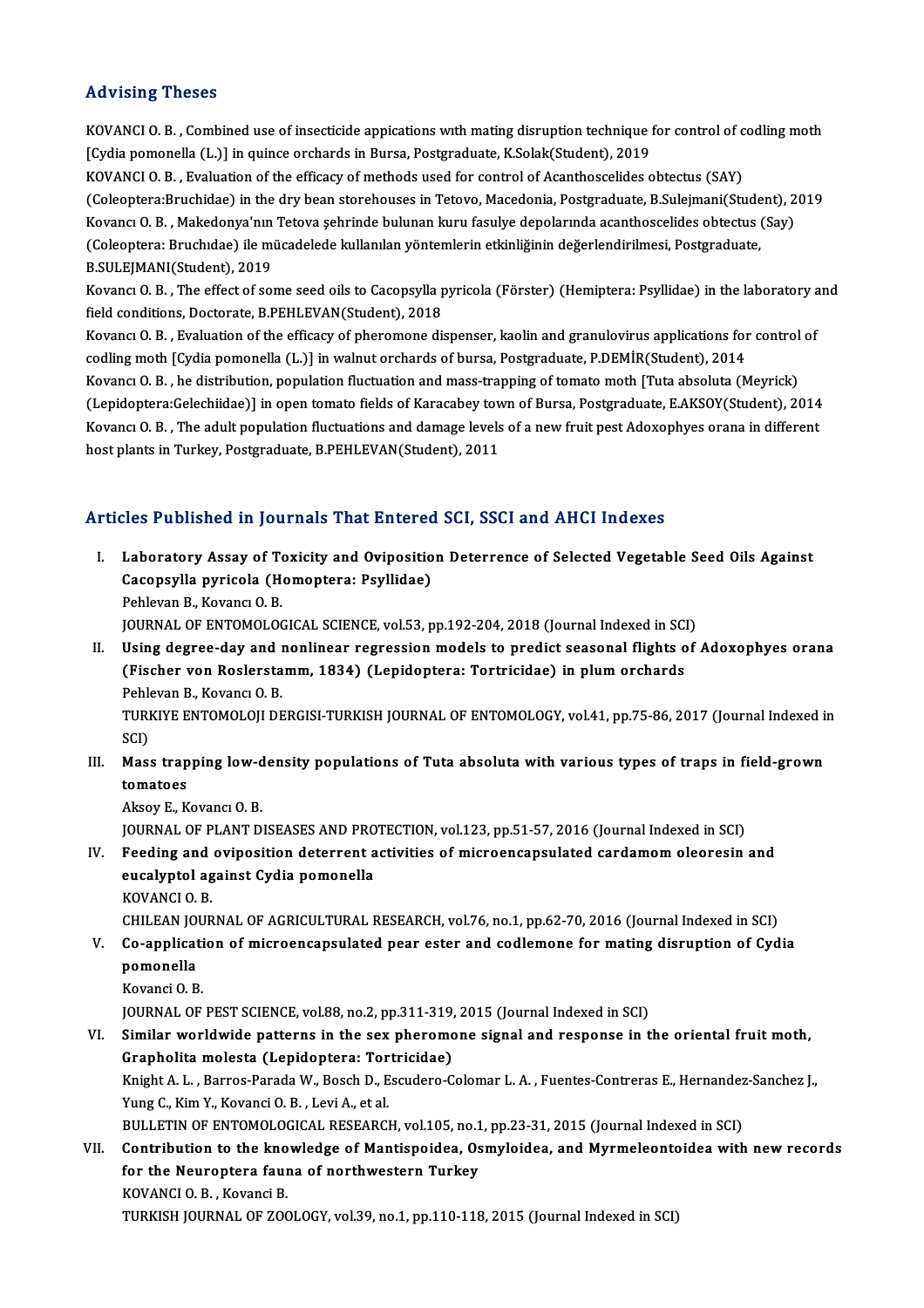| VIII.  | The brown lacewings (Neuroptera, Hemerobiidae) of northwestern Turkey with new records, their        |
|--------|------------------------------------------------------------------------------------------------------|
|        | spatio-temporal distribution and harbouring plants                                                   |
|        | KOVANCI O. B., Canbulat S., Kovanci B.                                                               |
|        | REVISTA BRASILEIRA DE ENTOMOLOGIA, vol.58, no.2, pp.147-156, 2014 (Journal Indexed in SCI)           |
| IX.    | First report of Adoxophyes orana in northwestern Turkey: population fluctuation and damage on        |
|        | different host plants                                                                                |
|        | Pehlevan B., KOVANCI O.B.                                                                            |
|        | TURKISH JOURNAL OF AGRICULTURE AND FORESTRY, vol.38, no.6, pp.847-856, 2014 (Journal Indexed in SCI) |
| X.     | High versus ultra-low volume spraying of a microencapsulated pheromone formulation for codling       |
|        | moth control in two apple cultivars                                                                  |
|        | Kovanci O. B., Kumral N. A., Larsen T. E.                                                            |
|        | INTERNATIONAL JOURNAL OF PEST MANAGEMENT, vol.56, pp.1-7, 2010 (Journal Indexed in SCI)              |
| XI.    | Lycaenid butterflies (Lepidoptera: Lycaenidae) of northwestern Turkey with notes on their ecology    |
|        | and current status                                                                                   |
|        | KOVANCI O. B., GENÇER N. S., Kovanci B.                                                              |
|        | REVISTA COLOMBIANA DE ENTOMOLOGIA, vol.35, no.2, pp.275-282, 2009 (Journal Indexed in SCI)           |
| XII.   | Distribution and current status of hesperlidae and pieridae species (Lepidoptera) occurring in       |
|        | Bursa Province, Northwestern Turkey                                                                  |
|        | GENÇER N. S., KOVANCI O. B., Kovanci B.                                                              |
|        | Turkish Journal of Zoology, vol.33, no.2, pp.215-223, 2009 (Journal Indexed in SCI Expanded)         |
| XIII.  | The deposition and retention of a microencapsulated oriental fruit moth pheromone applied as an      |
|        | ultra-low volume spray in the canopy of three peach cultivars                                        |
|        | Kovancı O. B., Gençer N. S., Larsen T. E.                                                            |
|        | BULLETIN OF INSECTOLOGY, vol.62, pp.69-74, 2009 (Journal Indexed in SCI)                             |
| XIV.   | Distribution and Current Status of Hesperiidae and Pieridae Species (Lepidoptera) Occurring in       |
|        | Bursa Province, Northwestern Turkey                                                                  |
|        | GENÇER N.S., KOVANCIO.B., Kovanci B.                                                                 |
|        | TURKISH JOURNAL OF ZOOLOGY, vol.33, no.2, pp.215-223, 2009 (Journal Indexed in SCI)                  |
| XV.    | An annotated list of the green lacewings (Neuroptera: Chrysopidae) of northwestern Turkey, with      |
|        | new records, their spatio-temporal distribution, and harboring plants                                |
|        | Kovanci B., Kovanci O. B.                                                                            |
|        | ENTOMOLOGICAL NEWS, vol.118, no.1, pp.90-104, 2007 (Journal Indexed in SCI)                          |
| XVI.   | Species composition, seasonal dynamics and numerical responses of arthropod predators in organic     |
|        | strawberry fields                                                                                    |
|        | Kovanci O. B., Kovanci B., Gencer N. S.                                                              |
|        | BIOCONTROL SCIENCE AND TECHNOLOGY, vol.17, pp.457-472, 2007 (Journal Indexed in SCI)                 |
| XVII.  | Reduced-risk management of Rhagoletis cerasi flies (host race Prunus) in combination with a          |
|        | preliminary phenological model                                                                       |
|        | Kovanci O. B., Kovanci B.                                                                            |
|        | JOURNAL OF INSECT SCIENCE, vol.6, 2006 (Journal Indexed in SCI)                                      |
| XVIII. | Effect of altitude on seasonal flight activity of Rhagoletis cerasi flies (Diptera: Tephritidae)     |
|        | Kovanci O. B., Kovanci B.                                                                            |
|        | BULLETIN OF ENTOMOLOGICAL RESEARCH, vol.96, no.4, pp.345-351, 2006 (Journal Indexed in SCI)          |
| XIX.   | Effects of pheromone loading, dispenser age, and trap height on pheromone trap catches of the        |
|        | Oriental fruit moth in apple orchards                                                                |
|        | Kovanci O. B., Schal C., Walgenbach J. F., Kennedy G. G.                                             |
|        | PHYTOPARASITICA, vol.34, no.3, pp.252-260, 2006 (Journal Indexed in SCI)                             |
| XX.    | Sampling and development of economic injury levels for Anthonomus rubi Herbst adults                 |
|        | Kovanci O. B., Kovanci B., Gencer N.                                                                 |
|        | CROP PROTECTION, vol.24, no.12, pp.1035-1041, 2005 (Journal Indexed in SCI)                          |
| XXI.   | Monitoring the Oriental Fruit Moth with pheromone and bait traps in apple orchards under different   |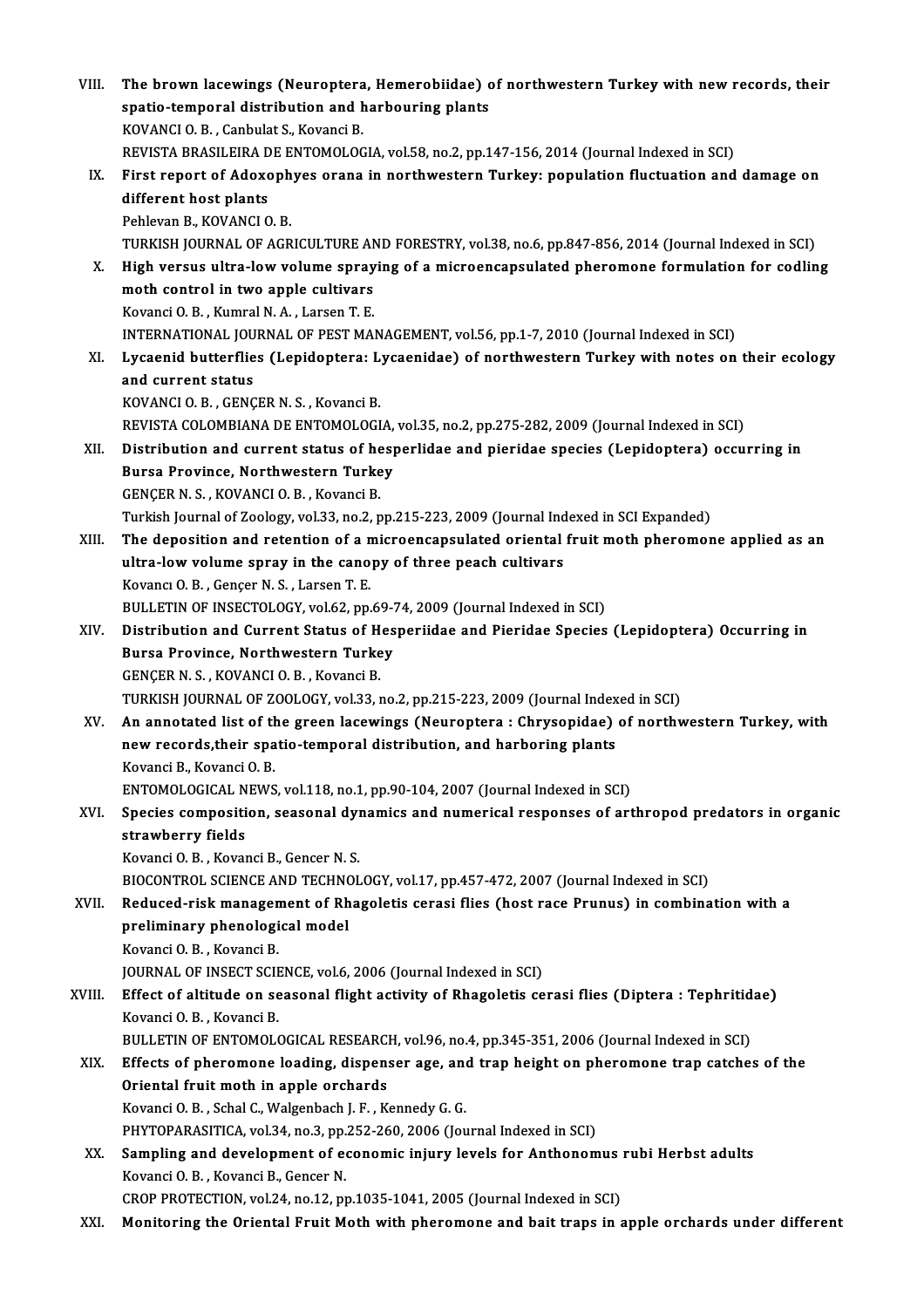#### management regimes

KovanciO.B. ,Walgenbach J.

management regimes<br>Kovanci O. B. , Walgenbach J.<br>INTERNATIONAL JOURNAL OF PEST MANAGEMENT, vol.51, no.4, pp.273-279, 2005 (Journal Indexed in SCI)<br>Comparison of mating disruption with postisides for management of eriental

Kovanci O. B., Walgenbach J.<br>INTERNATIONAL JOURNAL OF PEST MANAGEMENT, vol.51, no.4, pp.273-279, 2005 (Journal Indexed<br>XXII. Comparison of mating disruption with pesticides for management of oriental fruit moth INTERNATIONAL JOURNAL OF PEST MANAGEMENT, vol.51, no.4, pp.2<br>Comparison of mating disruption with pesticides for managen<br>(Lepidoptera : Tortricidae) in North Carolina apple orchards<br>Kovanci O.B., Schal C. Wakaphach L. Konn Comparison of mating disruption with pesti<br>(Lepidoptera : Tortricidae) in North Carolin<br>Kovanci O.B., Schal C., Walgenbach J., Kennedy G.<br>JOUPNAL OF ECONOMIC ENTOMOLOCY, vol 99, no (Lepidoptera : Tortricidae) in North Carolina apple orchards<br>Kovanci O. B., Schal C., Walgenbach J., Kennedy G.<br>JOURNAL OF ECONOMIC ENTOMOLOGY, vol.98, no.4, pp.1248-1258, 2005 (Journal Indexed in SCI)<br>Effects of applicati Kovanci O. B. , Schal C., Walgenbach J., Kennedy G.<br>JOURNAL OF ECONOMIC ENTOMOLOGY, vol.98, no.4, pp.1248-1258, 2005 (Journal Indexed in SCI)<br>XXIII. Effects of application rate and interval on the efficacy of sprayable phe JOURNAL OF ECONOMIC ENTOMOLOGY, vol.98, no.4, pp.1248-12<br>Effects of application rate and interval on the efficacy of<br>disruption of the oriental fruit moth Grapholita molesta<br>Kovanci O.B., Wakaphach L. Konnedy G. Schal G. Kovanci O.B., Walgenbach J., Kennedy G., Schal C. disruption of the oriental fruit moth Grapholita molesta<br>Kovanci O. B., Walgenbach J., Kennedy G., Schal C.<br>PHYTOPARASITICA, vol.33, no.4, pp.334-342, 2005 (Journal Indexed in SCI)<br>Evaluation of extended season mating disp XXIV. Evaluation of extended-season mating disruption of the Oriental fruit moth Grapholita molesta<br>(Busck) (Lep., Tortricidae) in apples PHYTOPARASITICA, vol.33, no.4, pp.334-34<br>Evaluation of extended-season mating<br>(Busck) (Lep., Tortricidae) in apples<br>Kovangi O.B., Welsenbesh J. Konnedy C.J

Kovanci O.B., Walgenbach J., Kennedy G., Borchert D. JOURNAL OF APPLIED ENTOMOLOGY, vol.128, pp.664-669, 2004 (Journal Indexed in SCI)

### Articles Published in Other Journals

I. Elma iç kurdu püskürtülebilir feromonunun laboratuvarkoşul arında Coccinel a septempunctata (L.) erginlerine karşıtoksik etkisi<br>Elma iç kurdu püskürtülebilin<br>Pehlavan B. Kavançı O. B Elma iç kurdu püskürti<br>erginlerine karşıtoksik<br>Pehlevan B., Kovancı O. B.<br>Türkiye Biyelejik Müsadel erginlerine karşıtoksik etkisi<br>Pehlevan B., Kovancı O. B.<br>Türkiye Biyolojik Mücadele Dergisi, vol.8, no.1, pp.29-38, 2017 (Refereed Journals of Other Institutions)<br>COMBARISON OF THE COSTS OF MATING DISRIIRTION WITH TRADITI

Pehlevan B., Kovancı O. B.<br>Türkiye Biyolojik Mücadele Dergisi, vol.8, no.1, pp.29-38, 2017 (Refereed Journals of Other Institution<br>II. COMPARISON OF THE COSTS OF MATING DISRUPTION WITH TRADITIONAL INSECTICIDE<br>APPLICATIONS Türkiye Biyolojik Mücadele Dergisi, vol.8, no.1, pp.29-38, 2017 (Refereed Journals of Other Inst<br>COMPARISON OF THE COSTS OF MATING DISRUPTION WITH TRADITIONAL INSECTION<br>APPLICATIONS FOR CONTROL OF CODLING MOTH IN APPLE ORC COMPARISO<br>APPLICATIC<br>Kovancı O. B.<br>SCENTIELC B APPLICATIONS FOR CONTROL OF CODLING MOTH IN APPLE ORCHARDS IN TURKEY<br>Kovancı O. B.<br>SCIENTIFIC PAPERS-SERIES B-HORTICULTURE, vol.61, pp.455-460, 2017 (Journal Indexed in ESCI)<br>Laboratory Evolugian of Tween 20 for Betential

Kovancı O. B.<br>SCIENTIFIC PAPERS-SERIES B-HORTICULTURE, vol.61, pp.455-460, 2017 (Journal Indexed in ESCI)<br>III. Laboratory Evaluation of Tween 20 for Potential Use in Control of Cacopsylla pyri L Eggs and<br>Numphe Homonto SCIENTIFIC PAPERS-SERIES B-HO<br>Laboratory Evaluation of Twe<br>Nymphs Homoptera Psyllidae<br>Pehlevan B. Kevang O. B III. Laboratory Evaluation of Tween 20 for Potential Use in Control of Cacopsylla pyri L Eggs and Nymphs Homoptera Psyllidae

Pehlevan B., Kovancı O. B.

Journal of Biological and Environmental Sciences, vol.10, no.29, pp.39-43, 2016 (Refereed Journals of Other<br>Institutions) Journal of Biological and Environmental Sciences, vol.10, no.29, pp.39-43, 2016 (Refereed Journals of Othe<br>Institutions)<br>IV. Ceviz bahçelerinde Elma içkurdu Cydia pomonella L Lep Tortricidae ile mücadelede alternatif<br>Türki

## Institutions)<br>Ceviz bahçelerinde Elma içkurdu Cydia po<br>yöntemlerinetkinliğinin değerlendirilmesi<br>Pemir B. Kevang: O. B Ceviz bahçelerinde l<br>yöntemlerinetkinliği<br>Demir P., Kovancı O. B.<br>Bitki Komuna Bültani r yöntemlerinetkinliğinin değerlendirilmesi<br>Demir P., Kovancı O. B.<br>Bitki Koruma Bülteni, vol.55, no.4, pp.277-304, 2015 (Other Refereed National Journals)<br>Semieshemisels The essense of green pest sentrel

Demir P., Kovancı O. B.<br>Bitki Koruma Bülteni, vol.55, no.4, pp.277-304, 2015 (Oth<br>V. Semiochemicals The essence of green pest control<br>Tasin M. Kovancı O. B. Bitki Koruma Bülteni, v<br>Semiochemicals The<br>Tasin M., Kovancı O. B.<br>JOBC WPPS Bulletin *ve* Semiochemicals The essence of green pest control<br>Tasin M., Kovancı O. B.<br>IOBC WPRS Bulletin, vol.91, pp.195-197, 2014 (Refereed Journals of Other Institutions)<br>Current status of mating discuntion in Turkey Where are we at?

## Tasin M., Kovancı O. B.<br>IOBC WPRS Bulletin, vol.91, pp.195-197, 2014 (Refereed Journals of Othe<br>VI. Current status of mating disruption in Turkey Where are we at?<br>Kovang O. B **IOBC WPRS E<br>Current stat<br>Kovancı O. B.**<br>JOBC WPPS E Current status of mating disruption in Turkey Where are we at?<br>Kovancı O. B.<br>IOBC WPRS Bulletin, vol.99, pp.75-77, 2014 (Refereed Journals of Other Institutions)<br>Managament of exientel fuut meth with ground III V ensysappl

# Kovancı O. B.<br>IOBC WPRS Bulletin, vol.99, pp.75-77, 2014 (Refereed Journals of Other Institutions)<br>VII. Management of oriental fruit moth with ground ULV sprayapplications of a microencapsulated sex<br>pheromone **IOBC WPRS B**<br>Managemen<br>pheromone<br>Knight A, Ligh

Knight A., Light D., Pickel C., Kovancı O. B., Molinari F.

IOBC/WPRS Bulletin, vol.37, pp.145-151, 2008 (Refereed Journals of Other Institutions)

## Knight A., Light D., Pickel C., Kovancı O. B. , Molinari F.<br>IOBC/WPRS Bulletin, vol.37, pp.145-151, 2008 (Refereed Journals of Other Institutions)<br>VIII. Bursa İli nde Bulunan Nymphalidae Lepidoptera Familyasına Ait Tür IOBC/WP<br><mark>Bursa İli</mark><br>Statüleri<br>Kovang B Bursa İli nde Bulunan Nymphalida<br>Statüleri<br>Kovancı B., Gençer N. S. , Kovancı O. B.<br>Turkiye Entemaleji Dergisi Turkish Io

Statüleri<br>Kovancı B., Gençer N. S. , Kovancı O. B.<br>Turkiye Entomoloji Dergisi-Turkish Journal Of Entomology, vol.31, no.1, pp.63-80, 2007 (Refereed Journals of<br>Other Institutione) Kovancı B., Gençer<br>Turkiye Entomoloj<br>Other Institutions)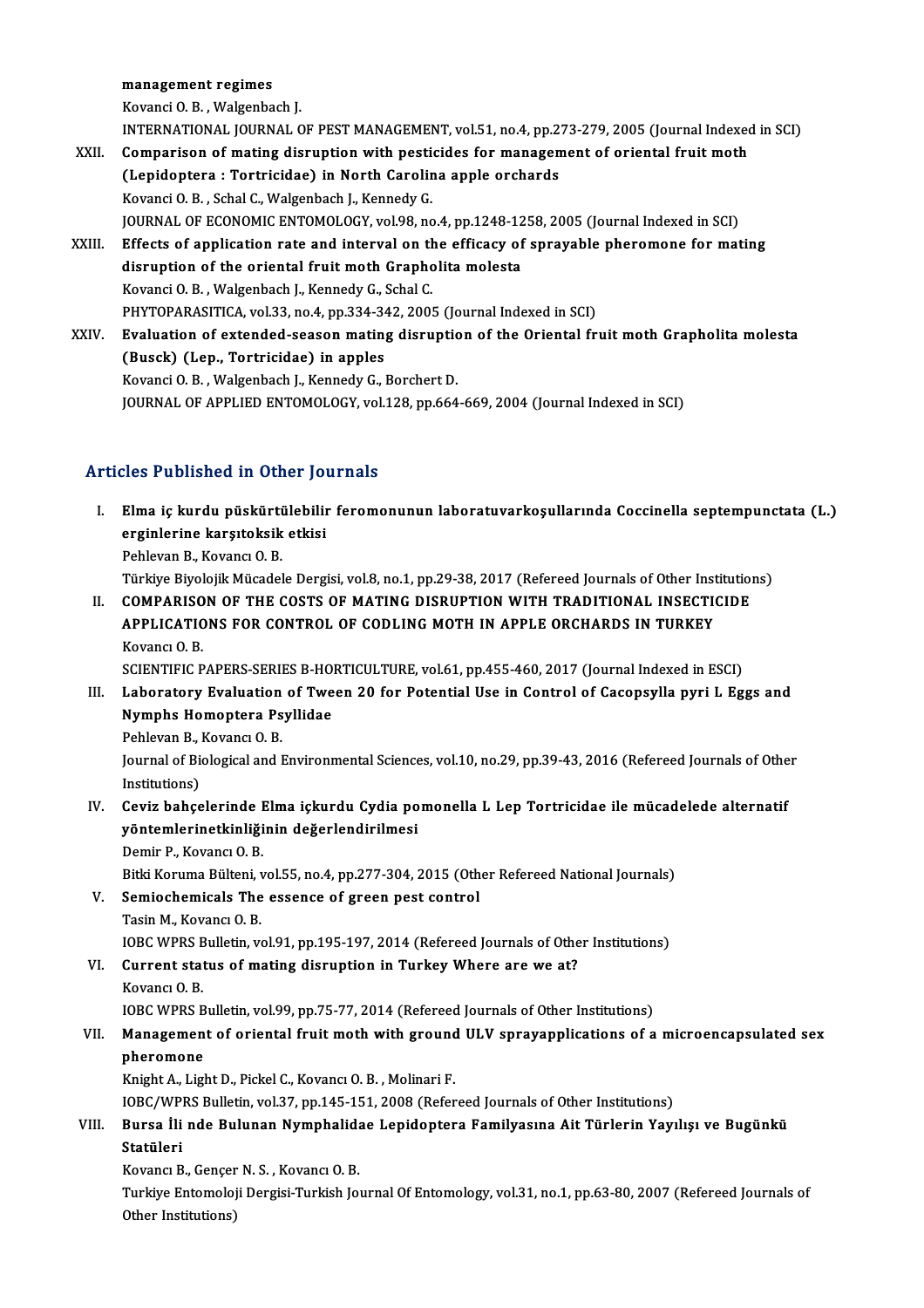| IX.   | Biology Distribution and Seasonal Occurrence of Coroebus elatus F An Emerging Pest of                               |
|-------|---------------------------------------------------------------------------------------------------------------------|
|       | <b>Strawberries in Northwestern Turkey</b>                                                                          |
|       | Kovanci B., Akgül H., Gençer N. S., Kovancı O. B.                                                                   |
|       | Polskie Pismo Entomologiczne, vol.74, pp.19-27, 2005 (Refereed Journals of Other Institutions)                      |
| X.    | Bursa İli Çilek Alanlarında Bulunan Homoptera Türleri                                                               |
|       | Kovancı O. B., Gençer N. S., Kovancı B., Akgül H.                                                                   |
|       | Ankara Üniv. Zir. Fak.Tarım Bilimleri Dergisi, vol.10, no.3, pp.318-322, 2004 (Other Refereed National Journals)    |
| XI.   | Bursa İli Çilek Alanlarında Bulunan Melolonthidae Cetoniidae Buprestidae ve Elateridae Coleoptera                   |
|       | Familyalarına Bağlı Türler                                                                                          |
|       | Kovancı B., Gençer N. S., Kovancı O. B., Akgül H.                                                                   |
|       | Türkiye Entomoloji Dergisi, vol.28, no.2, pp.141-150, 2004 (Other Refereed National Journals)                       |
| XII.  | Bursa İli Çilek Alanlarında Bulunan Bazı Çekirge Orthoptera Türlerinin Populasyon Dalgalanmaları                    |
|       | Kovancı B., Kovancı O. B., Gençer N. S., Akgül H.                                                                   |
|       | Yüzüncü Yıl Üniv. Zir. Fak.Tarım Bilimleri Derg., vol.14, no.2, pp.141-147, 2004 (Other Refereed National Journals) |
| XIII. | Bursa İli Çilek Üretim Alanlarında Bulunan Heteroptera Takımı Türleri                                               |
|       | Gençer N. S., Kovancı O. B., Kovancı B., Akgül H.                                                                   |
|       | Türkiye Entomoloji Dergisi, vol.28, no.1, pp.69-80, 2004 (Other Refereed National Journals)                         |
| XIV.  | Bursa İli Çilek Alanlarında Bulunan Orthoptera Türleri                                                              |
|       | Kovancı B., Gençer N.S., Kovancı O.B., Akgül H.                                                                     |
|       | Uludağ Üniversitesi Ziraat Fakültesi Dergisi, vol.17, no.2, pp.91-102, 2003 (Other Refereed National Journals)      |

oludag oniversitesi ziraa<br>Books & Book Chapters

- ooks & Book Chap<br>I. Genel Entomoloji<br>Kavang O.B. Babla I. Genel Entomoloji<br>Kovancı O.B., Pehlevan B. Genel Entomoloji<br>Kovancı O. B. , Pehlevan B.<br>in: Biyosidal Uygulamalarında Mesul Müdürlük Eğitimi Ders Notları Kitabı, ŞENCAN İRFAN, Editor, T. C. Sağlık<br>Rekanlığı Türkiye Halk Sağlığı Kurumu, Ankara, pp.77,97,2016 Kovancı O. B. , Pehlevan B.<br>in: Biyosidal Uygulamalarında Mesul Müdürlük Eğitimi Ders Not<br>Bakanlığı Türkiye Halk Sağlığı Kurumu, Ankara, pp.77-97, 2016<br>Proseodings of the Working sroup meeting Somioshomis in: Biyosidal Uygulamalarında Mesul Müdürlük Eğitimi Ders Notları Kitabı, ŞENCAN İRFAN, Editor, T. C. Sağ<br>Bakanlığı Türkiye Halk Sağlığı Kurumu, Ankara, pp.77-97, 2016<br>II. Proceedings of the working group meeting Semiochem
- Bakanlığı Türkiye Halk Sağlığı K<br>Proceedings of the working<br>Tasin M., Kovancı O. B. (Editor)<br>JOBC WPPS Darmstadt, 2014 **Proceedings of the working<br>Tasin M., Kovanci O. B. (Editor)<br>IOBC WPRS, Darmstadt, 2014<br>DÜNYADA PIVOTEKNIK VÖ** Tasin M., Kovancı O. B. (Editor)<br>IOBC WPRS, Darmstadt, 2014<br>III. DÜNYADA BİYOTEKNİK YÖNTEMLERİN DURUMU VE GELECEĞİ<br>Kovang O. B. Bablayan B

IOBC WPRS, Darmstadt, 20<br>DÜNYADA BİYOTEKNİK<br>Kovancı O. B. , Pehlevan B.<br>in: Teoridan Bratiče Biyota DÜNYADA BİYOTEKNİK YÖNTEMLERİN DURUMU VE GELECEĞİ<br>Kovancı O. B. , Pehlevan B.<br>in: Teoriden Pratiğe Biyoteknik Mücadele, Birişik, N., Editor, Gıda, Tarım ve Hayvancılık Bakanlığı, Ankara, pp.70-79,<br>2012 Kovan<br>in: Teo<br>2013

# 2013<br>Refereed Congress / Symposium Publications in Proceedings

efereed Congress / Symposium Publications in Proceedings<br>I. COMPARISON OF THE COSTS OF MATING DISRUPTION WITH TRADITIONAL INSECTICIDE<br>APPLICATIONS FOR CONTROL OF CODLING MOTH IN APPLE ORCHARDS IN TURKEY TOOL COMPARISON OF THE COSTS OF MATING DISRUPTION WITH TRADITIONAL INSECTION<br>APPLICATIONS FOR CONTROL OF CODLING MOTH IN APPLE ORCHARDS IN TURKEY COMPARISO<br>APPLICATIC<br>Kovancı O. B.<br>International APPLICATIONS FOR CONTROL OF CODLING MOTH IN APPLE ORCHARDS IN TURKEY<br>Kovancı O. B.<br>International Conference "Agriculture for Life, Life for Agriculture", Bucuresti, Romania, 8 - 10 June 2017, vol.2,<br>nn 91 95

Kovancı O<br>Internatio<br>pp.91-95<br>The Texi International Conference "Agriculture for Life, Life for Agriculture", Bucuresti, Romania, 8 - 10 June 2017, vo<br>pp.91-95<br>II. The Toxicity of Tween 20 to Eggs and Nymphs of Cacopsylla pyri L Homoptera Psyllidae Under<br>Labora

pp.91-95<br>The Toxicity of Tween :<br>Laboratory Conditions<br>Pehlevan B. Kevang O. B. Laboratory Conditions

Pehlevan B., Kovancı O. B.

27th International Scientific-Expert Congress of Agriculture and Food Industry, Bursa, Turkey, 26 - 28 September<br>2016, pp.102 27th International Scientific-Expert Congress of Agriculture and Food Industry, Bursa, Tu<br>2016, pp.102<br>III. Attempts for Integrated Pest Management against Tuta absoluta in Azerbaijan<br>Ismailzada N. N. Kovangi O. B. Volugya

2016, pp.102<br>Attempts for Integrated Pest Manageme<br>Ismaılzada N. N. , Kovancı O. B. , Velıyeva N. B.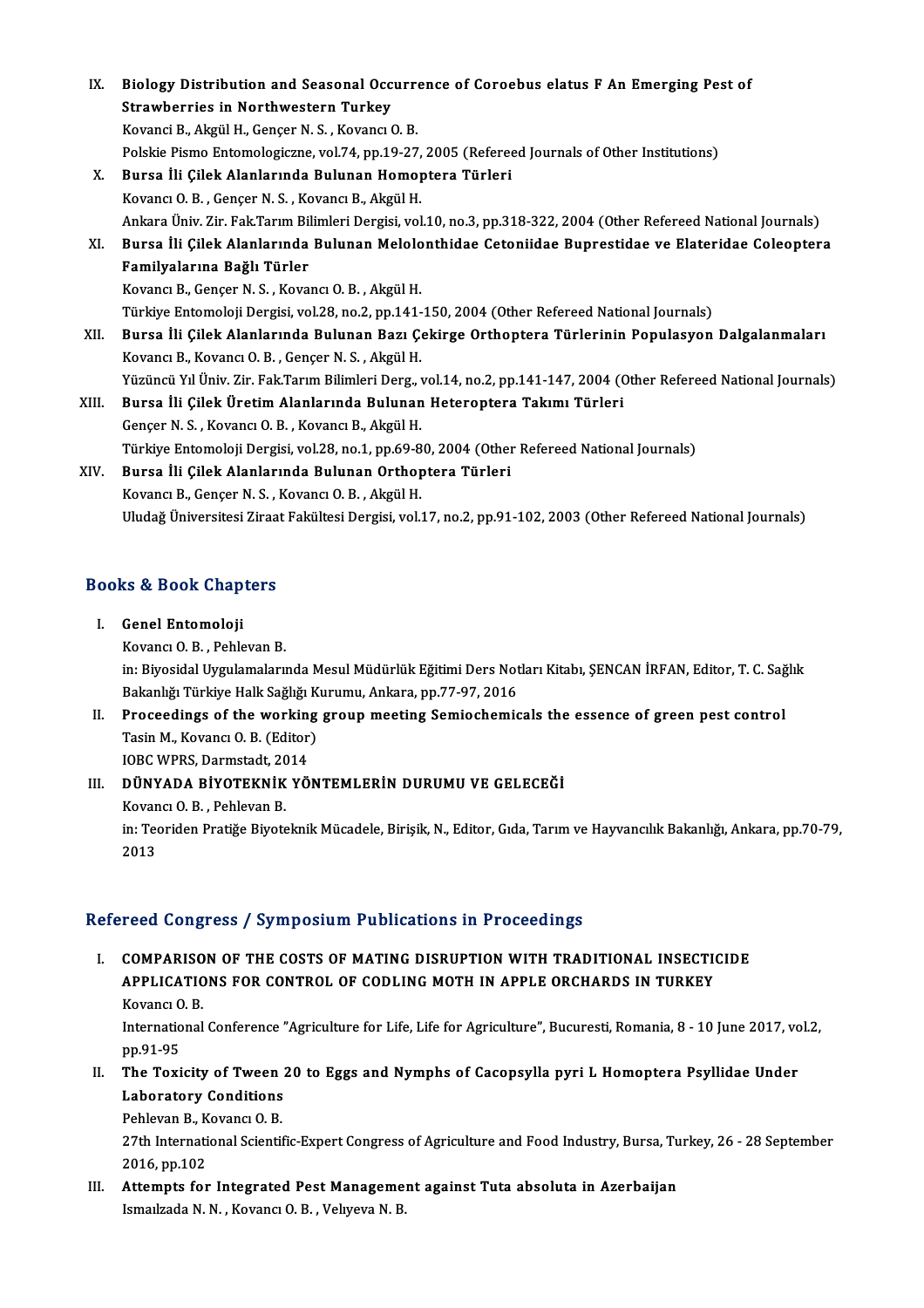27th International Scientific-Expert Congress of Agriculture and Food Industry, Bursa, Turkey, 26 - 28 September<br>2016, pp.720,724 27th International<br>2016, pp.730-734<br>Is codling moth 27th International Scientific-Expert Congress of Agriculture and Food Industry, Bursa, Turkey, 26 - 28 Se<br>2016, pp.730-734<br>IV. Is codling moth sprayable pheromone safe for natural enemies The case of adult Coccinella<br>2016

### 2016, pp.730-734<br>Is codling moth sprayable pheromone safe fo<br>septempunctata under laboratory conditions<br>Pehlavan B. Kavang O. B Is codling moth spraya<br>septempunctata under<br>Pehlevan B., Kovancı O.B.<br>2016 International Congr septempunctata under laboratory conditions<br>Pehlevan B., Kovancı O. B.<br>2016 International Congress of Entomology, Florida, United States Of America, 25 - 30 September 2016, pp.330

## Pehlevan B., Kovancı O. B.<br>2016 International Congress of Entomology, Florida, United States Of America, 25 - 30 September 201<br>1. Adoxophyes orana F v R Lepidoptera Tortricidae nın Erik Bahçelerindeki Zarar Oranının<br>Pelirl 2016 Internati<br>Adoxophyes<br>Belirlenmesi<br><sup>Boblovon B.</sup> K Adoxophyes orana F v<br>Belirlenmesi<br>Pehlevan B., Kovancı O. B.<br>Uluslararası Katılımlı Türk

Belirlenmesi<br>Pehlevan B., Kovancı O. B.<br>Uluslararası Katılımlı Türkiye VI. Bitki Koruma Kongresi, Konya, Turkey, 5 - 08 September 2016, pp.406

# Pehlevan B., Kovancı O. B.<br>Uluslararası Katılımlı Türkiye VI. Bitki Koruma Kongresi, Konya, Turkey, 5 -<br>VI. Environmental and agricultural crisis from a spiritual perspective<br>Kovang O. B Uluslararası I<br><mark>Environmen</mark><br>Kovancı O. B.<br><sup>VIII Internati</mark></sup>

Kovancı O. B.<br>VIII International Meeting on Socioreligious Studies, La Habana, Cuba, 12 - 15 July 2016, pp.48

Kovancı O. B.<br>VIII International Meeting on Socioreligious Studies, La Habana, Cuba, 12 - 15 July 2016, pp.48<br>VII. Role of educational institutions in establishing ecovillages for spiritually peaceful generations<br>Kovan VIII Internation<br>Role of edu<br>Kovancı O. B.<br>12th Doba In Role of educational institutions in establishing ecovillages for spiritually peaceful gene<br>Kovancı O. B.<br>12th Doha Interfaith Dialogue Conference, Ad-Dawhah, Qatar, 16 - 17 February 2016, pp.295-302<br>Maximum Pesidue Lavels

Kovancı O. B.<br>12th Doha Interfaith Dialogue Conference, Ad-Dawhah, Qatar, 16 - 17 February 2016, pp.295-302<br>VIII. Maximum Residue Levels for Biocides Used in the Field of Public Health in Turkey

KovancıO.B. ,Durmuş İ.,AksoyE.

Uluslararası Katılımlı 2. Ulusal Biyosidal Kongresi, İzmir, Turkey, 9 - 13 November 2015, pp.119

## Kovancı O. B. , Durmuş İ., Aksoy E.<br>Uluslararası Katılımlı 2. Ulusal Biyosidal Kongresi, İzmir, Turkey, 9 - 13 November 2015, pp.119<br>IX. Diffusion of regulatory policies and innovative technologies for integrated pest Uluslara<br><mark>Diffusio</mark><br>Turkey Diffusion of regulatory<br>Turkey<br>Kovancı O.B., Pehlevan B.<br>International Scientific Pra

**Turkey**<br>Kovancı O. B. , Pehlevan B.<br>International Scientific Practical Conference on "Innovative development of agricultural science and education:<br>world experience and current priorities" Cance, Agerbaijan, 22,, 25 Octob Kovancı O. B. , Pehlevan B.<br>International Scientific Practical Conference on "Innovative development of agricultural science<br>world experience and current priorities", Ganca, Azerbaijan, 23 - 25 October 2015, pp.148-151<br>Com International Scientific Practical Conference on "Innovative development of agricultural science and education:<br>world experience and current priorities", Ganca, Azerbaijan, 23 - 25 October 2015, pp.148-151<br>X. Combined use

### world experience and current priorities", Ganca, Azerbaijan, 23 - 25 October 2015, pp.148-151<br>Combined use of mating disruption with early season insecticide sprays for control<br>in Turkey<br>Kovanci O. B., Pehlevan B. X. Combined use of mating disruption with early season insecticide sprays for control of codling moth

International Scientific Symposium on "Modern Horticulture - Achievements and Perspectives", Chisinau, Moldova, Kovancı O. B. , Pehlevan B.<br>International Scientific Symposium on "M<br>1 - 02 October 2015, vol.42, pp.300-305<br>Monitoring adult nopulations of Tut International Scientific Symposium on "Modern Horticulture - Achievements and Perspectives", Chisinau, Moldova<br>1 - 02 October 2015, vol.42, pp.300-305<br>XI. Monitoring adult populations of Tuta absoluta in field grown proces

# 1 - 02 Oo<br>Monitol<br>Turkey<br><sup>Roblovov</sup> Monitoring adult popu<br>Turkey<br>Pehlevan B., Kovancı O. B.<br>24th International Scienti

**Turkey**<br>Pehlevan B., Kovancı O. B.<br>24th International Scientific-Expert-Conference of Agriculture and Food Industry, Sarajevo, Bosnia And<br>Harragayina, 25 Santambar, 28 Ostabar 2012, pp.206,400. Pehlevan B., Kovancı O. B.<br>24th International Scientific-Expert-Conference of Agricultur<br>Herzegovina, 25 September - 28 October 2013, pp.396-400<br>Selving the Phenemane Mating Dianuntion Buggle Wh 24th International Scientific-Expert-Conference of Agriculture and Food Industry, Sarajevo, Bosnia And<br>Herzegovina, 25 September - 28 October 2013, pp.396-400<br>XII. Solving the Pheromone Mating Disruption Puzzle Where is th

## Herzegovina, 25 September - 28 October 2013, pp.396-400<br>Solving the Pheromone Mating Disruption Puzzle Where is the<br>ISCE Annual Meeting July 22 26 2012 Vilnius Lithuania p 144<br>Kayang O B Solving the<br>ISCE Annua<br>Kovancı O.B.<br><sup>29th Internat</sup> ISCE Annual Meeting July 22 26 2012 Vilnius Lithuania p 144<br>Kovancı O. B.<br>28th International Society of Chemical Ecology Annual Meeting, Vilniaus, Lithuania, 22 - 26 July 2012, pp.144<br>Feremen vawa: tipi ve wwaylama vëntemi

Kovancı O. B.<br>28th International Society of Chemical Ecology Annual Meeting, Vilniaus, Lithuania, 22 - 26 July 2012, pp.14<br>28TH. Feromon yayıcı tipi ve uygulama yönteminin doğu meyve güvesi Grapholita molesta Busck ile 28th International Society of Chemical Ecology Annual Meeting, Vilniau<br>Feromon yayıcı tipi ve uygulama yönteminin doğu meyve güve<br>mücadelede çiftleşmesinin engellenmesi tekniği üzerine etkisi<br>Kovang O.B., Behlevan B. Knısh Feromon yayıcı tipi ve uygulama yönteminin doğu meyve güvesi Grapholita molesta Busck ile<br>mücadelede çiftleşmesinin engellenmesi tekniği üzerine etkisi<br>Kovancı O.B., Pehlevan B., Knıght A. <mark>mücadelede çiftleşmesinin engellenmesi tekniği üzerine etkisi</mark><br>Kovancı O. B. , Pehlevan B., Knıght A.<br>Türkiye IV. Bitki Koruma Kongresi, Kahramanmaraş, Turkey, 28 - 30 June 2011, pp.30<br>Purse İli Gilek Aleplerunda Santanan

### Kovancı O. B. , Pehlevan B., Knıght A.<br>Türkiye IV. Bitki Koruma Kongresi, Kahramanmaraş, Turkey, 28 - 30 June 2011, pp.30<br>XIV. Bursa İli Çilek Alanlarında Saptanan Polydrusus Türleri ve Bunların Ergin Popülasyon Dalgal Türkiye IV. Bitki Koruma Kongresi, Kahramanma<br>Bursa İli Çilek Alanlarında Saptanan Polyd<br>Kovancı B., Gençer N. S. , Kovancı O. B. , Akgül H.<br>Hlusel Kivi ve Üzümeü Mewseler Semnezzumu. Bursa İli Çilek Alanlarında Saptanan Polydrusus Türleri ve Bunların Ergin Popülasyo:<br>Kovancı B., Gençer N. S. , Kovancı O. B. , Akgül H.<br>Ulusal Kivi ve Üzümsü Meyveler Sempozyumu, Aydın, Turkey, 23 - 25 October 2003, pp.17 Ulusal Kivi ve Üzümsü Meyveler Sempozyumu, Aydın, Turkey, 23 - 25 October 2003, pp.171-176

Kovancı B., Gençer N. S. , Kovancı O. B. , Akgül H.<br>Ulusal Kivi ve Üzümsü Meyveler Sempozyumu, Aydın, Turkey, 23 - 25 October 2003<br>XV. Bursa İli Çilek Ekiliş Alanlarında Saptanan Bitki Paraziti Nematot Türleri<br>Kovancı B., Bursa İli Çilek Ekiliş Alanlarında Saptanan Bitki Paraziti Nematot Türleri<br>Kovancı B., Akgül H., Gençer N. S. , Kovancı O. B.<br>Türkiye 4. Entomoloji Kongresi, Aydın, Turkey, 12 - 15 September 2000, pp.547-554<br>Burga ilinde P

Kovancı B., Akgül H., Gençer N. S. , Kovancı O. B.<br>Türkiye 4. Entomoloji Kongresi, Aydın, Turkey, 12 - 15 September 2000, pp.547-554<br>XVI. Bursa ilinde Rhagoletis cerasi (L.) (Diptera :Tephritidae)'xxye karşı savaşım<br>www.la Türkiye 4. Entomoloji Kongresi, Aydın,<br>Bursa ilinde Rhagoletis cerasi (L.)<br>uygulamalarınındegerlendirilmesi<br>Kovana O.B., Kovana B Bursa ilinde Rhagoleti<br>uygulamalarınındeger<br>Kovancı O. B. , Kovancı B.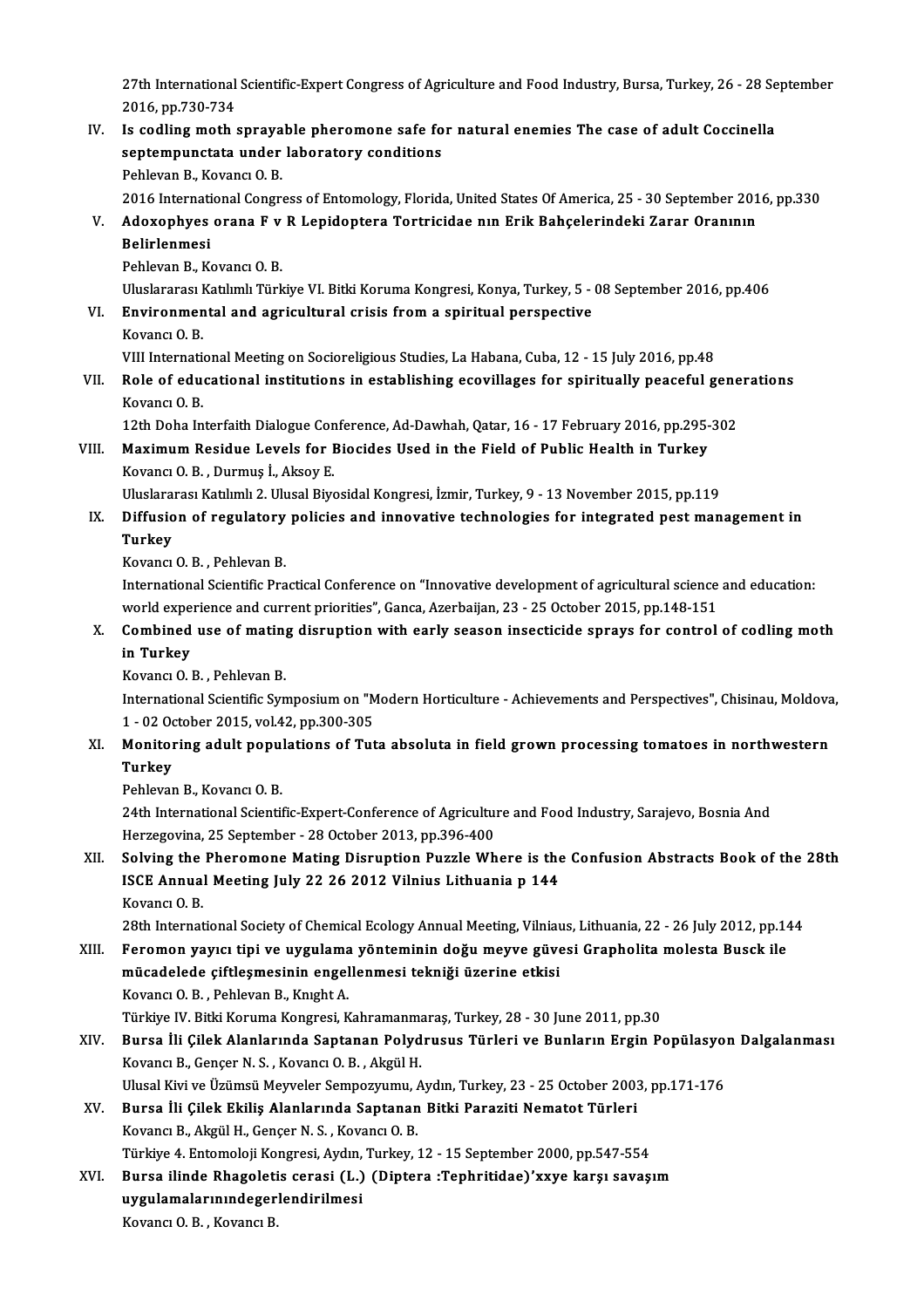Tiirkiye 4. Entomoloji Kongresi, Aydın, Turkey, 12 - 15 September 2000, pp.187-196<br>Manitaring Adult Benulation Elustuations of Bhagalatis sensei Heing Yolloy

### Tiirkiye 4. Entomoloji Kongresi, Aydın, Turkey, 12 - 15 September 2000, pp.187-196<br>XVII. Monitoring Adult Population Fluctuations of Rhagoletis cerasi Using Yellow Sticky Traps in Bursa<br>Turkey Tiirkiye<br>Monitoi<br>Turkey<br><sup>Kovono</sup>i Monitoring Adult Pop<mark>u</mark><br>Turkey<br>Kovancı O.B., Kovancı B.<br>Y.V.'th International Plant Turkey<br>Kovancı O. B. , Kovancı B.<br>XIVth International Plant Protection Congress, Yerushalayim, Israel, 25 - 30 July 1999, vol.27, pp.31

#### Supported Projects

Supported Projects<br>KOVANCI O.B. , Project Supported by Higher Education Institutions, Bazı Bitkisel Yağlann Armut Psillidi Cacopsylla pyri L<br>nın Mücadelesinde Kullanılma Olanakları, 2015–2019 ning porton in 1930<br>1990 - Kovanci O. B. , Project Supported by Higher Education<br>1991 - Mücadelesinde Kullanılma Olanakları, 2015 - 2018<br>1992 - Project Supported by Higher Education KOVANCI O. B. , Project Supported by Higher Education Institutions, Bazı Bitkisel Yağlann Armut Psillidi Cacopsylla p<br>nın Mücadelesinde Kullanılma Olanakları, 2015 - 2018<br>KOVANCI O. B. , Project Supported by Higher Educati

nın Mücadelesinde Kullanılma Olanakları, 2015 - 2018<br>KOVANCI O. B. , Project Supported by Higher Education Institutions, Bursa İli Domates Üretim Alanlarında Domates<br>Yaprak Galeri Güvesi Tuta absoluta Lepidoptera Gelechiid KOVANCI O. B. , Project St<br>Yaprak Galeri Güvesi Tuta<br>Mücadelesi, 2011 - 2016<br>Kovang O. B. , Project Sur Yaprak Galeri Güvesi Tuta absoluta Lepidoptera Gelechiidae nin Populasyon Değişimi ve Kitlesel Tuzaklama ile Alternati<br>Mücadelesi, 2011 - 2016<br>Kovancı O. B. , Project Supported by Higher Education Institutions, Bursa İli M

Mücadelesi, 2011 - 2016<br>Kovancı O. B. , Project Supported by Higher Education Institutions, Bursa İli Meyve Bahçelerinde Elma İçkurdu ve Doğ<br>Meyve Güvesi ile Mücadelede Çiftleşmenin Engellenmesi Tekniğinin Kullanılması Üze Kovancı O. B.<br>Meyve Güves<br>2006 - 2009<br>Kovancı O. B Meyve Güvesi ile Mücadelede Çiftleşmenin Engellenmesi Tekniğinin Kullanılması Üzerine Çalışmalar (BAP Z-2006 34),<br>2006 - 2009<br>Kovancı O. B. , Knight A., Industrial Organizations of Other Countries Supported Project, Manage

2006 - 2009<br>Kovancı O. B. , Knight A., Industrial Organizations of Other Countries Supported Project, Management of Oriental Fruit<br>Moth with Ground ULV Spray Applications of a Microencapsulated Sex Pheromone (Suterra LLC T Kovancı O. B. , Knight A., Industri<br>Moth with Ground ULV Spray Ap<br>5352 5 610, ABD), 2005 - 2007<br>Kovancı O. B., Walsanbash J. Br. Moth with Ground ULV Spray Applications of a Microencapsulated Sex Pheromone (Suterra LLC Trust Project No: 58<br>5352 5 610, ABD), 2005 - 2007<br>Kovancı O. B. , Walgenbach J., Project Supported by Public Organizations in Other

5352 5 610, ABD), 2005 - 2007<br>Kovancı O. B. , Walgenbach J., Project Supported by Public Organizations in Other Countries, Southern App<br>IPM Research and Implementation Program (USDA CSREES, Grant no: 00 34381 9567, ABD, 20 Kovancı O. B. , Walgenbach J., Project Supported by Public Organizations in Other Countries, Southern Appalachian<br>IPM Research and Implementation Program (USDA CSREES, Grant no: 00 34381 9567, ABD, 2000 - 2003<br>Kovancı O. B IPM Research and Implementation Program (USDA CSREES, Grant no: 00 34381 9567, ABD, 2000 - 2003<br>Kovancı O. B. , Kovancı B., TUBITAK Project, Bursa İli Çilek Alanlarında Bulunan Çilek Zararlıları ve Önemli Türlerin<br>Populasy

### Activities in Scientific Journals

Bitki Koruma Bülteni, Publication Committee Member, 2019 - Continues

### Memberships / Tasks in Scientific Organizations

TÜRKİYE ENTOMOLOJİ DERNEĞİ, Member, 2015 - Continues, Turkey TÜRKİYE BİYOLOJİK MÜCADELE DERNEĞİ, Member, 2011 - Continues, Turkey TÜRKİYE ENTOMOLOJİ DERNEĞİ, Member, 2015 - Continues, Turkey<br>TÜRKİYE BİYOLOJİK MÜCADELE DERNEĞİ, Member, 2011 - Continues, Turkey<br>INTERNATIONAL ORGANIZATION FOR BIOLOGICAL CONTROL (IOBC-WPRS), Member, 2002 - Continues, Swi TÜRKİYE BİYOLOJİK MÜCADELE DERNEĞİ, Member, 2011 - Continues, Turkey<br>INTERNATIONAL ORGANIZATION FOR BIOLOGICAL CONTROL (IOBC-WPRS), Member, 2002 - Continues, Sw<br>INTERNATIONAL SOCIETY OF CHEMICAL ECOLOGY (ISCE), Member, 200 INTERNATIONAL SOCIETY OF CHEMICAL ECOLOGY (ISCE), Member, 2007 - 2012, United States Of America<br>ENTOMOLOGICAL SOCIETY OF AMERICA (ESA), Member, 2002 - 2007, United States Of America

#### **Scientific Refereeing**

Scientific Refereeing<br>TURKISH JOURNAL OF AGRICULTURE AND FORESTRY, SCI Journal, December 2020<br>INTERNATIONAL JOURNAL OF VECETABLE SCIENCE, Other Indexed Journal, Decemb INTERNATIONAL JOURNAL OF VEGETABLE SCIENCE, Other Indexed Journal, December 2019<br>CROP PROTECTION, SCI Journal, October 2018 TURKISH JOURNAL OF AGRICULTURE AND FOR<br>INTERNATIONAL JOURNAL OF VEGETABLE SCI<br>CROP PROTECTION, SCI Journal, October 2018<br>TURKISH JOURNAL OF ACRICULTURE AND FOL TURKISH JOURNAL OF AGRICULTURE AND FORESTRY, SCI Journal, July 2018 TÜRKIYEENTOMOLOJIDERGISI-TURKISHJOURNALOF ENTOMOLOGY,SCI Journal, June 2018 TURKISH JOURNAL OF AGRICULTURE AND FORESTRY, SCI Journal, July 2018<br>TÜRKIYE ENTOMOLOJI DERGISI-TURKISH JOURNAL OF ENTOMOLOGY, SCI Journal, June 2018<br>TÜRKIYE ENTOMOLOJI DERGISI-TURKISH JOURNAL OF ENTOMOLOGY, SCI Journal, Ap TÜRKIYE ENTOMOLOJI DERGISI-TURKISH JOURNAL OF ENTOMOLOGY, SCI Journal, June 2<br>TÜRKIYE ENTOMOLOJI DERGISI-TURKISH JOURNAL OF ENTOMOLOGY, SCI Journal, April 2<br>AFRICAN JOURNAL OF AGRICULTURAL RESEARCH, Other Indexed Journal, TÜRKIYE ENTOMOLOJI DERGISI-TURKISH JOURNAL OF ENTOMOLOGY, SCI Journal, April 2018<br>AFRICAN JOURNAL OF AGRICULTURAL RESEARCH, Other Indexed Journal, October 2017<br>TÜRKIYE ENTOMOLOJI DERGISI-TURKISH JOURNAL OF ENTOMOLOGY, SCI AFRICAN JOURNAL OF AGRICULTURAL RESEARCH, Other Indexed Journal, October 2017<br>TÜRKIYE ENTOMOLOJI DERGISI-TURKISH JOURNAL OF ENTOMOLOGY, SCI Journal, September 2017<br>TURKISH JOURNAL OF AGRICULTURE AND FORESTRY, SCI Journal, TURKISH JOURNAL OF AGRICULTURE AND FORESTRY, SCI Journal, February 2016